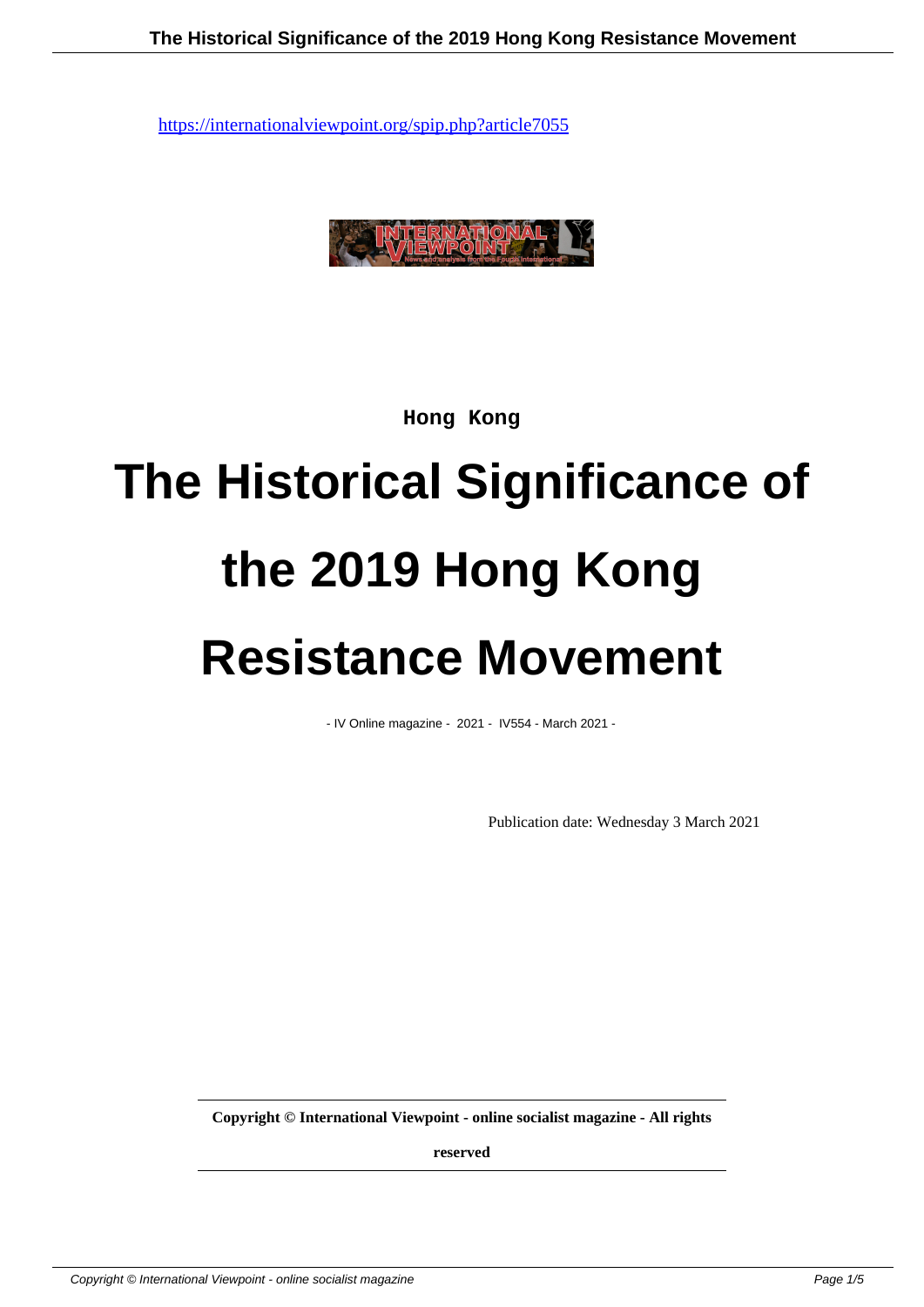**On February 19, 2021 Lausan, along with several other organizations including Solidarity, held a webinar book launch for Au Loong-yu's book, Hong Kong in Revolt, The Protest Movement and the Future of China (Pluto Press, 2020). The following are the author's slightly edited introductory remarks.**

THANKS LAUSAN FOR organizing this exchange. I will like to give a seven-point presentation on the topic of "the historical significance of the 2019 Hong Kong resistance movement," which my book attempted to cover. But first let me share with you my experiences in relation to my writings on the 2019 Revolt.

From the very beginning I already planned to write both English and Chinese editions. Soon I realized that this required different approaches for different editions as the readers are so different in perspective. How could I please both sides? Western readers are likely to be troubled by the fact that, for instance, Hong Kong protesters copying Pepe the frog icons for their own use. So they asked: "aren't they far right"? Then I have to spend some time to explain that most young people just thought the frog funny; they were not far right. Actually most were just new to the social movement and in the Hong Kong case most had no idea about right and left oppositional binary.

On the other hand, I have to respond to those Hong Kong young protesters who felt offended by being seen as far right. And then I have to explain that, yes, you just thought that the frog was funny, but you cannot simply ignore the universal differentiation of right and left or what the rest of the world think about the frog. If you send the wrong message to the world you will mislead yourself in finding the right allies. So in certain sense my book, both in English and Chinese editions, attempt to bridge the gap of understanding between Hong Kong protesters and English-speaking readers. It is up to you to decide how successful I have been.

Now for the seven points:

**1. First about the characterization of last year's revolt.** It was basically a popular democratic movement, not one manipulated by the United States or the United Kingdom. This movement was not even about Hong Kong independence. It does not mean that the U.S. empire did not intervene, or that no one demanded HK independence. But they were far from significant enough to really influence the movement's momentum or direction. What unified the two million protesters were the five demands, which were about opposing the Extradition Bill, police violence, and universal suffrage. These are all legitimate demands.

With last year's revolt we can say that for the first time in Hong Kong history the idea of democracy has taken root among the majority of the people. The 2014 Umbrella movement only received 40% of the public's support. In contrast, the 2019 Revolt consistently got 60-70% support. On top of this, a big section of the "1997 generation" now grasps the idea that direct actions are always required for a democratic struggle to succeed. This in itself is a spectacular success. And this is in a historical context where Hong Kong was the only city in China daring enough to rise up against Beijing as the rest of the country has been under harsh repression since 1989.

**2. About foreign forces.** Surely there were pro-Trump parties and pro-independence parties, but they were all very small. In general party politics are very weak and fragmented in Hong Kong. However, this weakness is compensated by a big pro-Trump tabloid. It was influential yet it did not have any mechanism to make the movement accept its position. Do not forget that as a whole the movement was leaderless. Such a huge movement definitely included a whole range of contradictory tendencies.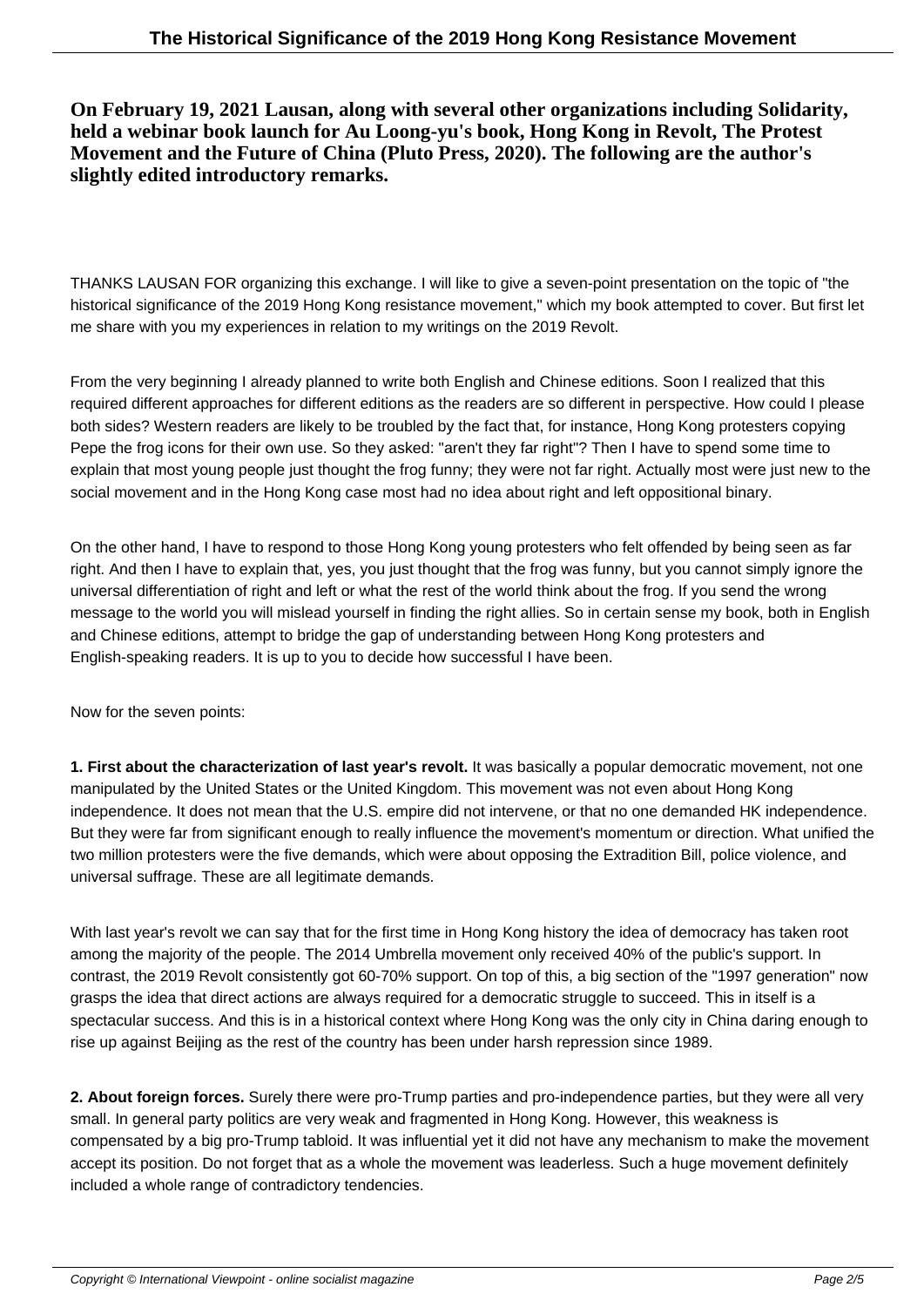We must not be fooled by the highly selective reports made by the mainstream Western media that often focused on protesters waving U.S. flags. There was a mass rally in support of the Catalonian struggle, and there were protesters waving Catalan flags during demonstrations, but these were under-reported. There was also a rally in solidarity with Catalonia which 3000 joined, not as big as the pro-Trump rally, still big enough not to be ignored. Before the rally right-wing localists tried to persuade the organizers not to hold it as this would piss off their American ally, but the rally went ahead regardless.

One must also be aware of the fact that the foreign forces in Hong Kong have always been localized, something which certain leftists chose to neglect when they decided not to stand with the HK revolt. It is none other than Beijing itself which has helped the UK and the U.S. to continue to have some political and economic influence. Its Basic Law for Hong Kong officially allows it, including allowing British judges to be employed in our courts. Yes, this is a colonial legacy that should be done away with. But it should be replaced by something better, not worse. Replacing British common laws with the Chinese legal system is definitely making things worse for Hong Kong Chinese.

**3. We also have to take note of a special feature of this great movement.** It was simultaneously a politically radical, but also socially conservative, movement. It was politically radical in the sense of having the guts to target Beijing and demand democracy, but also in the sense of its size and the means it adopted. For forty years, Hong Kong's democratic movement had been exceedingly peaceful. It did not even tolerate civil disobedience. The first time this taboo was broken was with the 2014 Umbrella Movement. And then in 2019 it was elevated to an entirely new plane.

On the other hand, it was also a movement which exhibits a social conservatism, which never questions anything about the free market alongside the huge economic inequalities it sustains. The movement was guided by the perspective of "Beijing versus Hong Kong," which implied that anyone who is against the Chinese Communist Party (CCP) is our friend, including Trump. Whenever there were suggestions that we should also be concerned about the huge wealth inequality and the dire situation of the poor, this was seen as irrelevant to the current struggle and hence totally ignored. Most of the protesters gave no thought to this because they saw Beijing as the main enemy, and the revolt must prioritize an all-people alliance against Beijing. But there was also a very strong conservative voice, which would oppose in principle bringing the issue of redistributive justice into the democratic movement at all.

I argue that this is because of the deep-rooted social conservatism here. Hong Kong was, and to a certain remains, a free port colony but a very successful one. After a long period of economic prosperity, half of the population live in government subsidized housing etc, and all of these make any leftist critique of the free market ideology obsolete. The laboring class would not oppose the idea of a welfare state, but most do not feel urgent or confident to demand it either.

**4. This brings us to a fourth feature of the revolt, namely the influence of localism.** For many, localism only means their Hong Kong identity, that the people here deserve the right to determine their future. But there has been a hard-core right-wing localism that is in practical alliance with the U.S. conservative establishment. They were organisationally weak, but the absence of organized leftists allowed right-wing localists to have a much bigger voice than its actual organisational strength. It was not strong enough to steer the whole movement to its agenda of aligning with the U.S. government or of racist physical attacks on Mainland Chinese, but it was still able to hold actions involving thousands. These appealed to Trump and made racist verbal attacks on Mainland immigrants.

Although these actions did not have any grave consequence for the Hong Kong revolt per se, it gave Beijing a good excuse to describe the movement as anti-Chinese. Under the party's censorship, many Mainland Chinese did believe its propaganda, and some of them did not feel safe about visiting Hong Kong. This was, and is, detrimental to HK's democratic movement as well, because the long-term success of Hong Kong depends on the success of the Chinese democratic movement. Revolution in one city is a pipe dream. The young activists are more or less aware of this, yet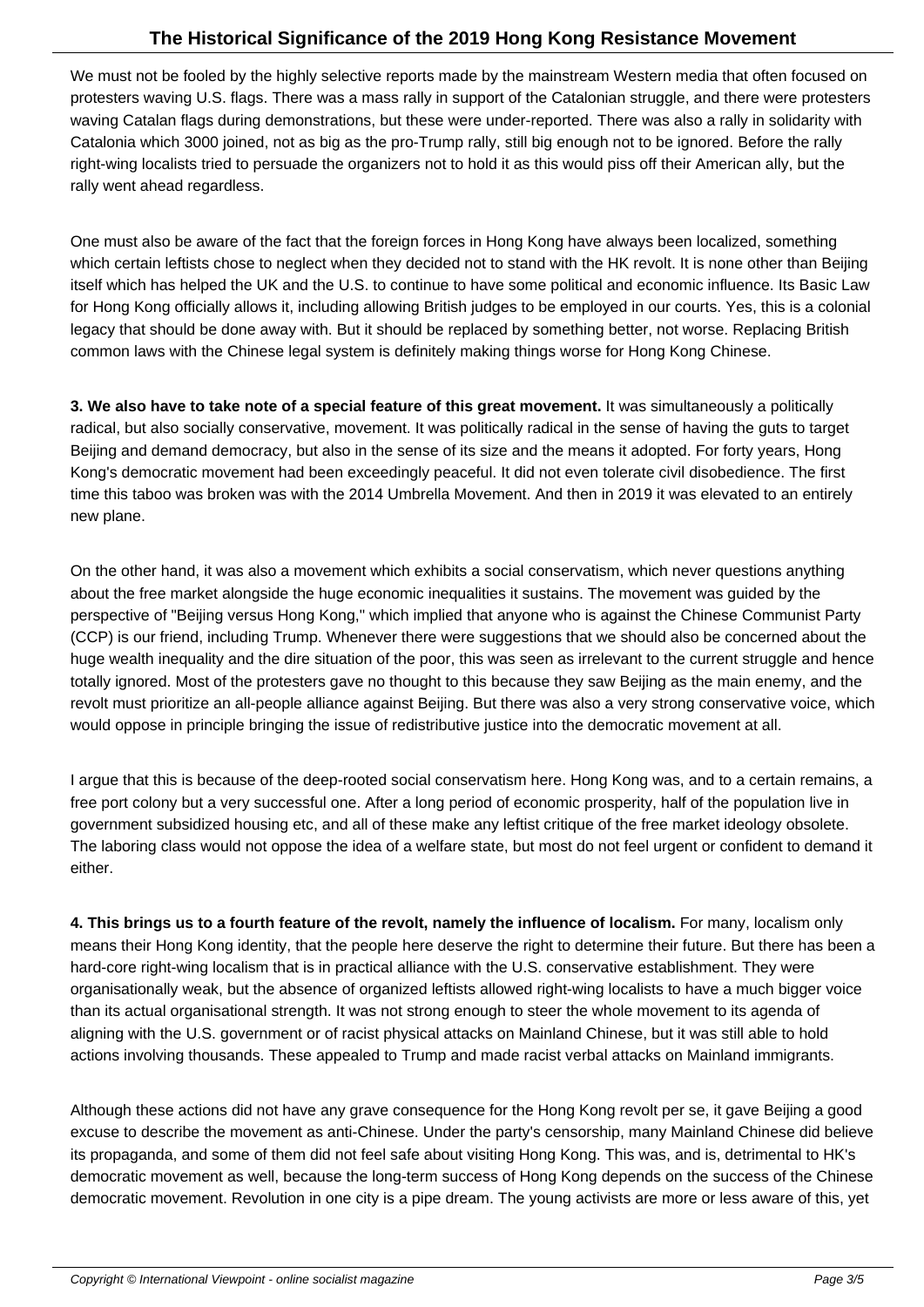most seek allies in the West, not in the Chinese democratic movement. While most of them are not racists against the Chinese, neither do they have any faith in China's democratic future. The inability of Hong Kong people to think strategically, especially in relation to China, may continuously steer people in the right-wing localist's direction.

**5. One of the most interesting things about last year's revolt was the new trade union movement.** The revolt started as a movement which was hostile to leaders and organizations, yet at the end of the day it also gave birth to a new trade union movement, led by young worker activists. The revolt also started as a movement whose perspective about democracy never extended beyond the political realm. Yet the revolt triggered off this new union movement which has the potential to extend the movement beyond the political realm and shake up industrial relations here. Most were small unions but there are also big unions. For instance, the Hospital Authority Employee Alliance (HAEA) has a membership of 20,000 out of 80,000 employees. It launched a successful five-day strike in February 2020 to demand the government close the border with mainland China to stop the Covid-19 virus from spreading. Anyone who is serious about building an international labour movement will doubtless support the building of this new trade union movement while arguing for a leftist course.

**6. The rise of localism in Hong Kong could be progressive as long as it also consciously rejects the right-wing discourse of racism and Sinophobia.** I argue for the demand of Hong Kong self-determination but linked to the demand for democratization of China as well, including the self-determination for ethnic minorities in all China. If there is strong separatism among minorities in Tibet and Xijiang and Taiwan and Hong Kong, it is the Beijing regime which is to be blamed.

Nearly a century ago, both the Kuomintang (KMT, Chinese Nationalist Party) and the CCP pursued the re-unification of the Chinese nation as a response to the colonization and occupation by imperial powers. But the CCP's course of actions was different from the KMT. The CCP was to achieve the same ends by the means of recognition of self-determination for all minorities. And this was what helped the CCP to win over the progressive elements of the minorities at that time and finally helped it to come to power. The party's eventual abandonment of its program of self-determination, among many other broken promises, has determined its own degeneration until it reached a point that the party today has evolved into a party of bureaucratic capitalists.

While a democratic alliance of Han Chinese and other ethnic minorities, on the basis of self-determination, remains a progressive agenda, this could only be achieved by the absence of the CCP dictatorship or any one-party dictatorship. The campist's argument of supporting the CCP regime so as to promote a "national re-unification" is like squaring a circle.

**7. It was the young generation, or what I called the "1997 generation," which was the vanguard of last year's revolt.** However, within a year Beijing retaliated by imposing its National Security law on us. From the perspective of the direct result of these two years of struggle, one could say that we have lost the battle.

In view of the ongoing harsh repression, it will take a long time for the movement to rise up again. In essence, the great contribution of the "1997 generation" was that they were able to throw away the old liberal's illusion of convincing Beijing to give us democracy and based on this they launched a great revolt. That was what they were capable of. But they had no hope of success as well, given the relationship of forces and their own inadequacy.

It reminds me of the story of "The Emperor's New Clothes," where the boy yelled "the Emperor is naked!" Hence the boy created a political crisis for the emperor, but obviously he was not in a position to solve it. Similarly, the young people had been brave enough to trigger off a great revolt against Beijing, but they were not politically equipped to lead it to victory for this time. They thought the 2019 revolt was the end game. They were wrong. It was just the beginning of a long-term struggle. Nevertheless, the 2019 Revolt does constitute a new departure point for this long march and for this we must thank the youth for their selfless sacrifices.